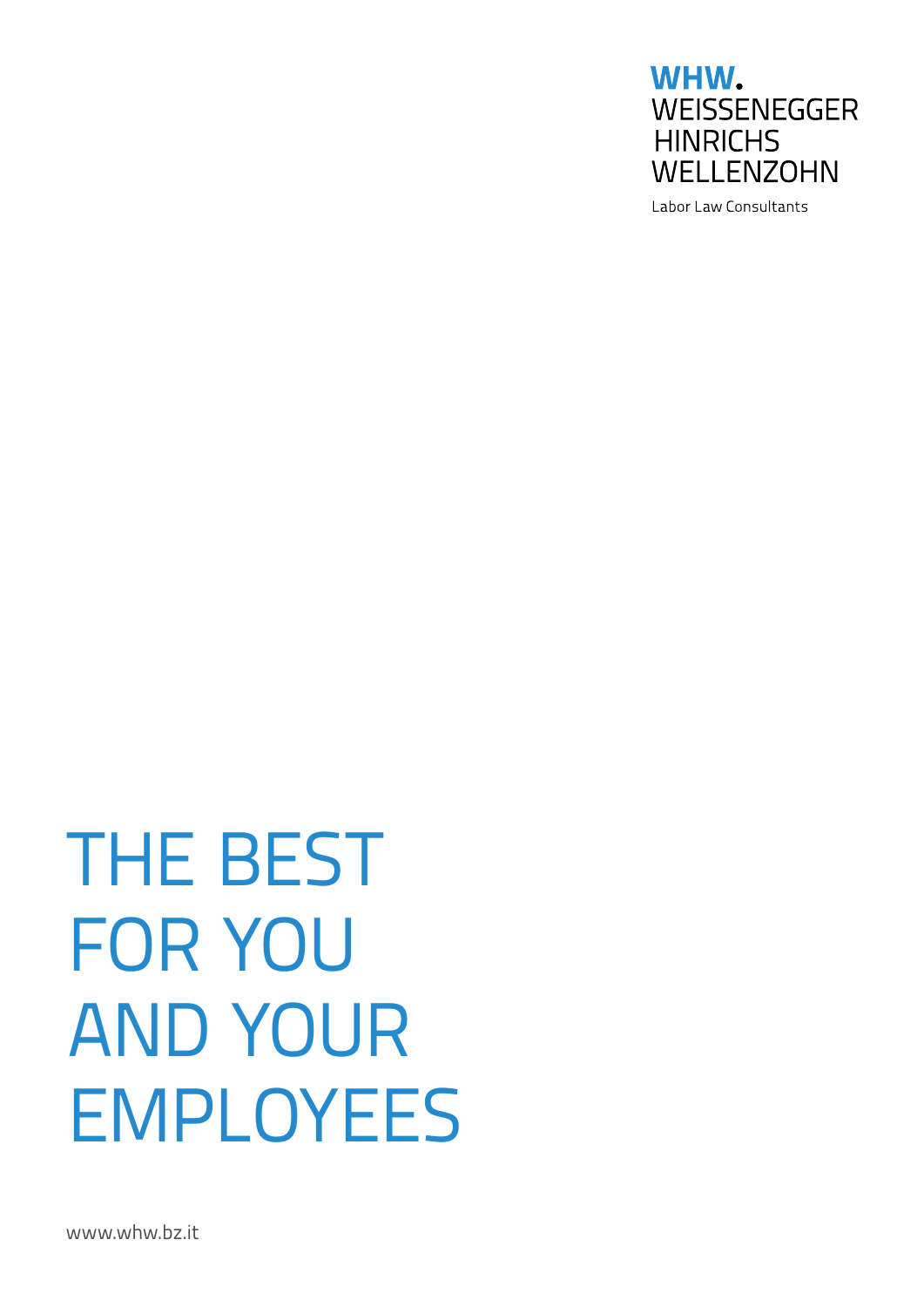### WHW. **PROFILE**



Helmut Weissenegger

## 40 YEARS OF EXPERIENCE SPEAK FOR THEMSELVES

It all began in 1974: That year, I opened my office for payroll services and Labor Law Consulting in Bolzano. Over the years our customer base has grown steadily, as has the number of employees.

I also worked as an editor for the economic newspaper "Südtiroler Wirtschaftszeitung" and as a board member of the Chamber of Labor Law Consultants. In this role, I have advocated strongly for bilingualism in the field of labor law area.

40 years later some important decisions for the future of our bureau were taken: together with Ewald Hinrichs, my son Michael Weissenegger and Reinhard Wellenzohn have founded "WHW - Labor Law Consultants". Especially through our cooperation with Ewald Hinrichs, who has been heading a successful payroll services bureau in Merano for 30 years, we can now create valuable synergies for our customers. A team of 20 qualified and experienced staff members now offers payroll services and Labor Law Consulting in Bolzano and Merano at the highest level.

## WE PROVIDE EFFICIENT AND ACCURATE ADVICE YOU CAN RELY ON

Our philosophy was clear from the beginning: We want to provide our customers with objective and goal oriented consulting. In fact, both the economy and the Labor Law are moving fast - and we want to meet this challenge. We are committed to all our clients personally and we always try to get the best for them - whether they are small craft businesses or multinational corporations. We provide independent advice and we distinguish ourselves through our discretion and reliability.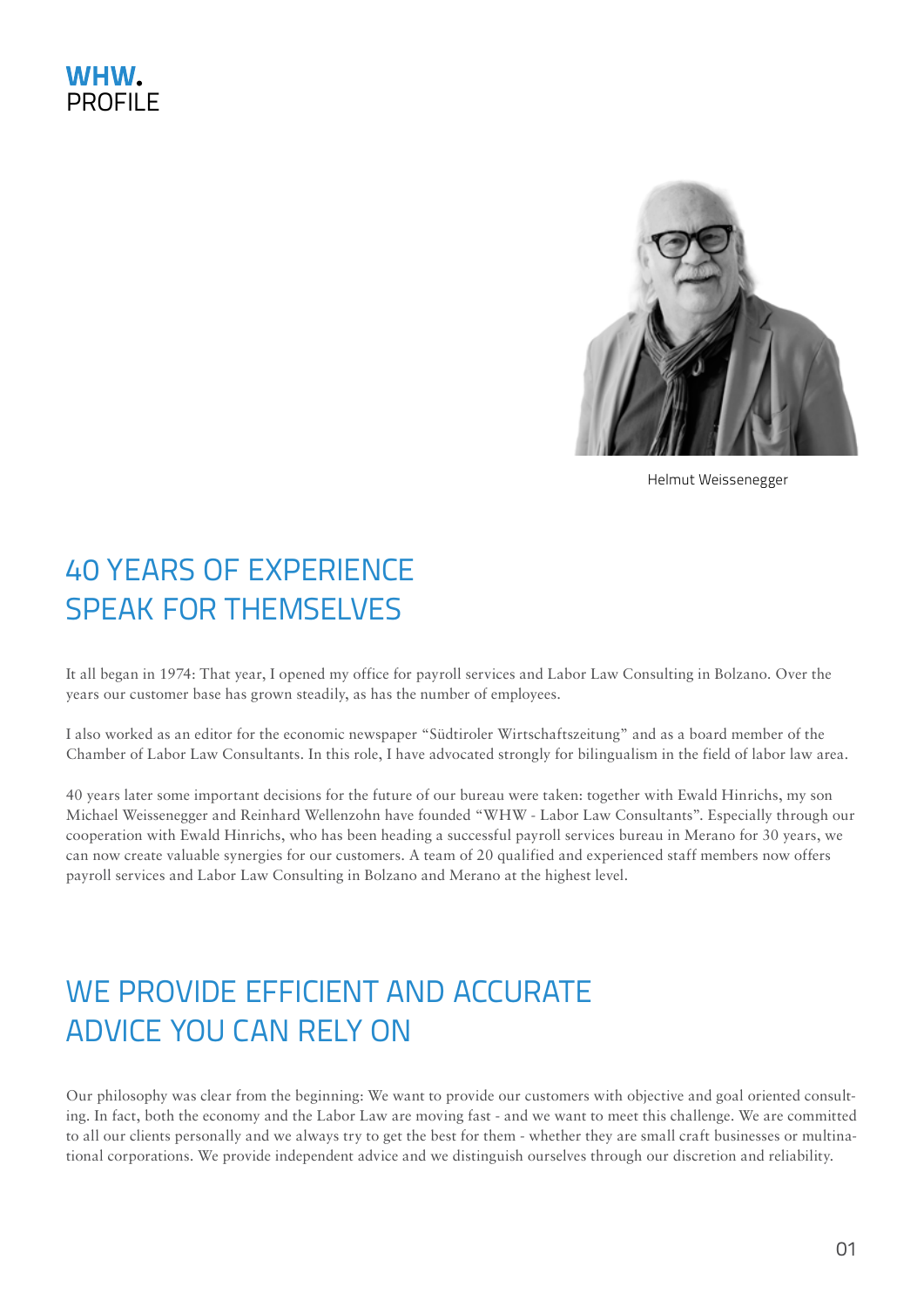## OUR BUSINESS: LABOR LAW IN ALL ITS FORMS

We have a deep knowledge of all the rules which govern the relationship between employers and employees. Therefore: Let us advise you when it comes to Payroll Services and Labor Law and get the long-standing expertise of our teams in Bozen/Bolzano and Meran/Merano.

#### Payroll services

Outsource your payroll services to us. We will take care of this time- consuming task on your behalf and ensure that everything is handled properly. This includes calculation of wages and salaries as well as the maintenance of HR master data, management of annual salary accounts or the creation of accounting documents. Thus you will not have to worry about the constant changes in the tax and social security law and save time and money.

#### Tax advice

In Italy who earns an employment income can file a simplified tax return - the so-called 730 form. The advantage of this kind of tax return is the that underpaid or overpaid tax can be settled through your pay slip. We offer this service - filing and digitally transmitting of the simplified tax declaration returns for employees.

#### Labor Law Consulting

We know all the provisions governing the relationship between employers and employees - for example for apprenticeships or in the area of resignations. In order to be on the safe side and let us draw up your employment contracts. You can rely on us for optimising your personnel costs, assisting you in disputes and representing you in alternative dispute resolutions.

#### International Labor Law Consulting

If a foreign companies plans to do business in Italy, various questions arise in terms of employees: Which law is applicable? What about social security? What is the general tax treatment? We advise you in all matters relating to international Labor Law Consulting, from how to avoid double taxation to how comply with mandatory reporting requirements.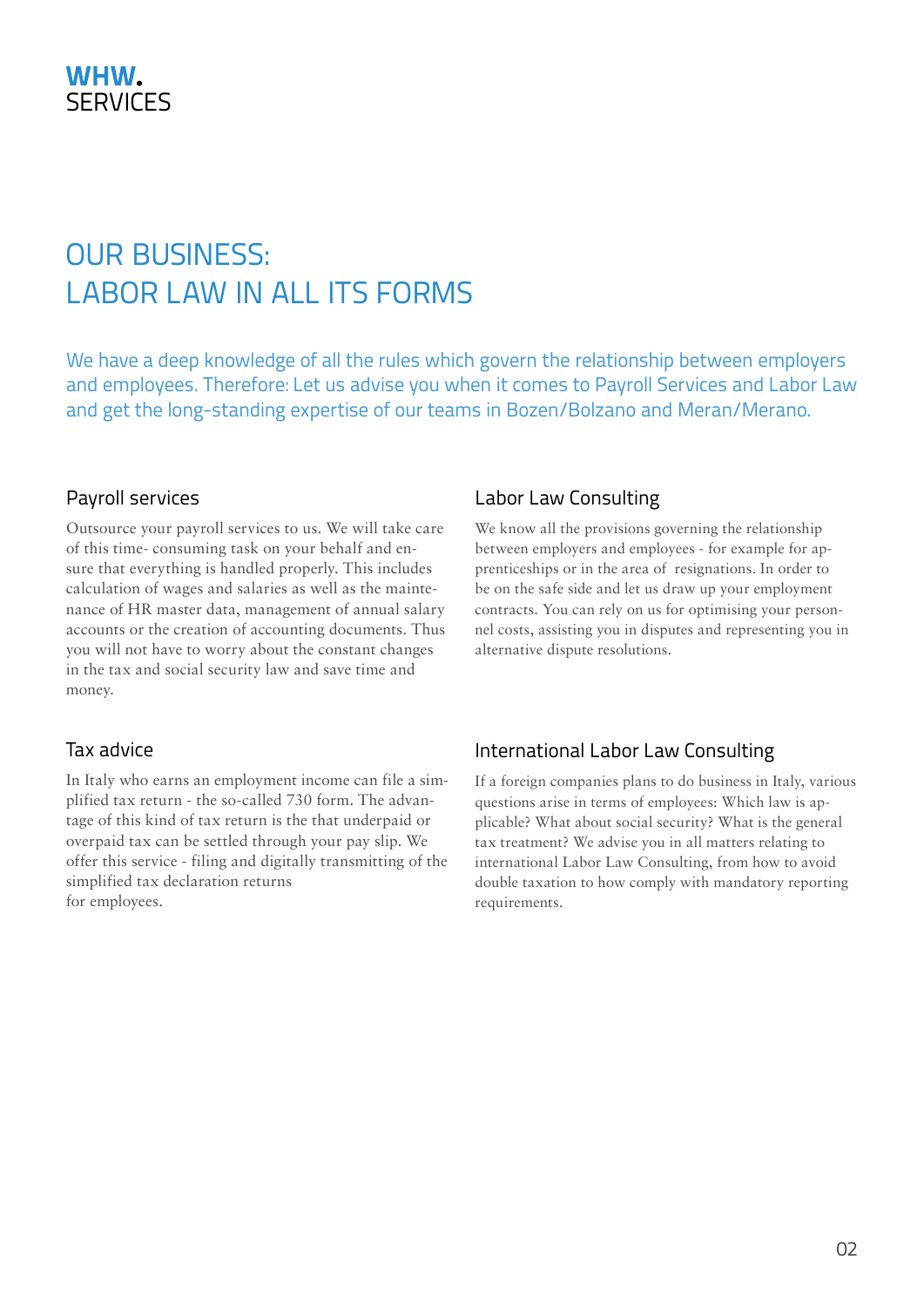

#### Helmut Weissenegger

Helmut Weissenegger, born in 1941, graduated at the Business High School of Bozen/Bolzano in 1961. He entered the Chamber of Labor Law Consultants of Bozen/Bolzano in 1972.



#### Ewald Hinrichs

Ewald Hinrichs was born in 1943 and got his degree at the Commercial High School of Meran/Merano in 1962. In 1973 he obtained his doctorate in Law at the University of Modena. He is registered in the Chamber of Labor Law Consultants of Bozen/Bolzano since 1979.



#### Michael Weissenegger **Reinhard Wellenzohn**

Michael Weissenegger was born in 1979 and has completed the Scientific Lyceum of Bozen/Bolzano in 1998. In 2003 he obtained his Master in the field of "International Economics" at the University of Innsbruck, followed by a year abroad at the University of New Orleans (USA) in 2001/2002. Since 2011 he is a member of the Chamber of Labor Law Consultants of Bozen/Bolzano.



Reinhard Wellenzohn, born in 1981, got his high school diploma at the trade school of Schlanders in 2000. In 2005, one year after successfully completing his studies in Business Administration at the University of Innsbruck, he obtained a Master in Labour Law at the University of Bologna. Since 2012 he is registered in the Chamber of Labor Law Consultants of Bozen/Bolzano.